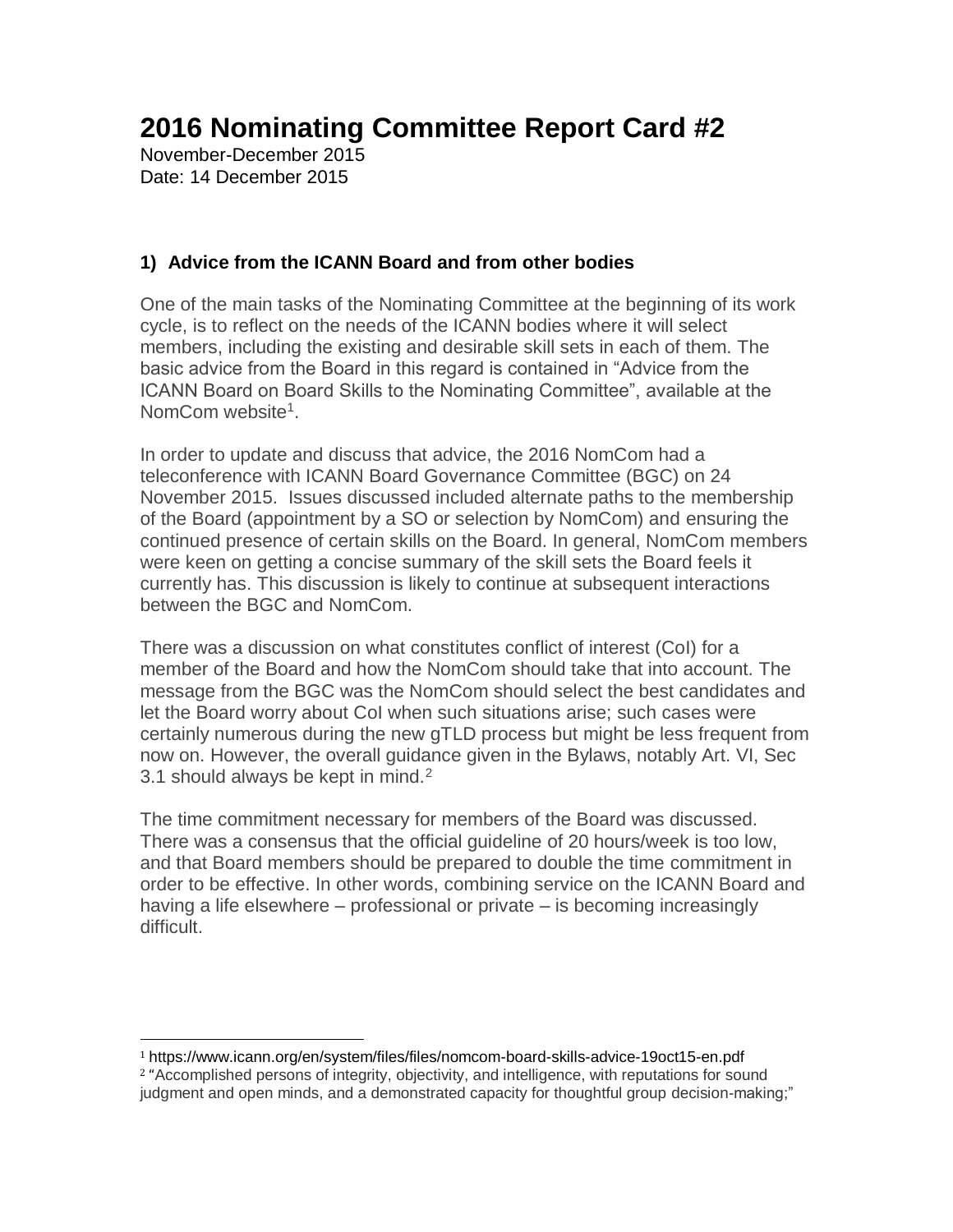#### **2) Outreach**

Outreach to spread information about available leadership positions and to arouse interest in them is one of the main activities of the NomCom in the current phase of its work cycle. Coordinated by the Outreach Sub-Committee the 2016 NomCom has created a calendar of outreach opportunities at major internetrelated events around the world, as well as information material to be used.

| 2016 NomCom Regional Outreach Opportunities |                                   |                                                                                   |                            |                                                            |               |
|---------------------------------------------|-----------------------------------|-----------------------------------------------------------------------------------|----------------------------|------------------------------------------------------------|---------------|
| #                                           | <b>Date</b>                       | <b>Conference Title</b>                                                           | Location                   | <b>Event Link</b>                                          | <b>Region</b> |
|                                             | 27 October 2015                   | Argentinian Internet<br>Governance Dialogue                                       | Buenos Aires.<br>Argentina | http://www.dialogogiarg.com.ar/                            | <b>LAC</b>    |
| $\overline{2}$                              | 27 - 29 October 2015              | Workshop on Cyber Security<br>Best Practices & Experiences<br>Mexico              | Mexico                     | Not available                                              | LAC           |
| 3                                           | $1 - 6$ November 2015             | <b>IETF</b>                                                                       | Yokohama, Japan            | https://www.ietf.org/meeting/94/                           | AP            |
| $\overline{a}$                              | $9 - 13$ November 2015            | <b>IGF 2015</b>                                                                   | Joao Pessoa, Brazil        | http://www.intgovforum.org/cms/                            | LAC           |
| 5                                           | 16 - 20 November 2015             | <b>RIPF 71</b>                                                                    | Bucharest, Romania         | https://ripe71.ripe.net/                                   | <b>FUR</b>    |
| 6                                           | $16 - 20$ November 2015           | <b>WALC 2015</b>                                                                  | San Carlos, Costa<br>Rica  | http://eslared.net/walc2015/?page id=2<br>⟨=es ES          | LAC.          |
| $\overline{7}$                              | 17 - 19 November 2015             | Africom                                                                           | Capetown, South<br>Africa  | http://africa.comworldseries.com/                          | AF            |
| 8                                           | $17 - 20$ November 2015           | <b>INTA</b> (International<br><b>Trademark Association)</b><br>Leadership Meeting | Panama City,<br>Panama     | http://www.inta.org/2015Leadership/Pa<br>ges/Overview.aspx | LAC           |
| 9                                           | 28 November $-4$<br>December 2015 | AFRINIC-23                                                                        | Pointe Noire, Congo        | https://meeting.afrinic.net/afrinic-<br>23/en/             | <b>AF</b>     |
| 10                                          | $2 - 4$ December 2015             | <b>WEF (World Economic</b><br>Forum)                                              | New York, USA              | Not available                                              | <b>NA</b>     |
| 11                                          | $15 - 16$ December 2015           | WISIS 10                                                                          | New York, USA              | http://unpan3.un.org/wsis10/GA-High-<br>Level-Meeting      | <b>NA</b>     |



The Chair of the 2016 NomCom is going to participate at NamesCon, a major domain industry event, in Las Vegas, Nevada, 9-13 January 2016. A NomCom advertisement has been prepared for inclusion in the NamesCon program brochure.

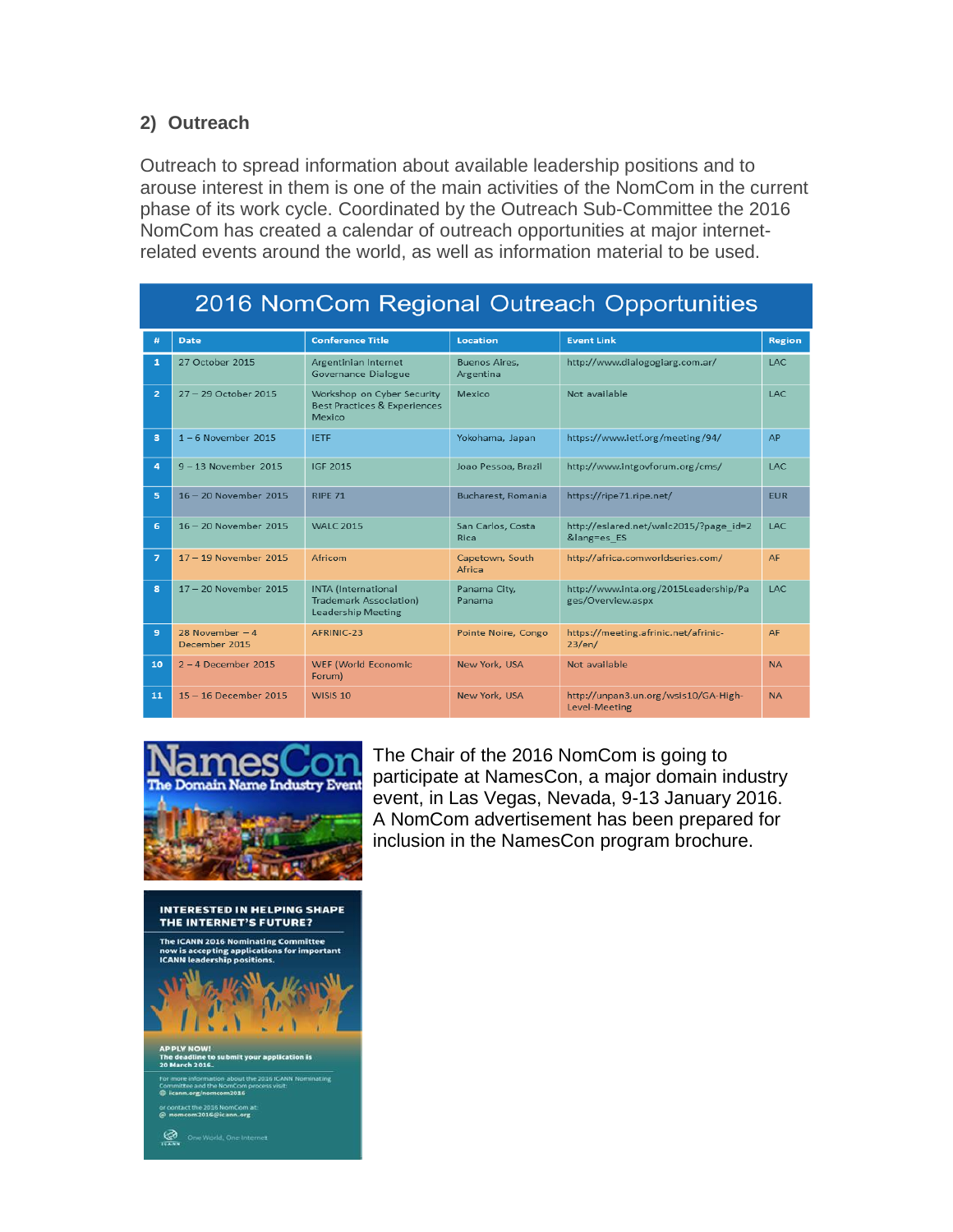#### **3) External assistance**

Successive NomComs have used external expertise in assessing top candidates for the Board since 2008, and for recruitment ("head-hunting") since 2013. The former function has been carried out by the Frankfurt office of Odgers Berndtson  $(OB)^3$ , a global executive search firm, the latter by the Brussels office of the same firm. Total separation is maintained between the two OB offices as far as their work for NomCom is concerned.

At the kick-off meeting in Dublin, 2016 NomCom decided to review the question of external assistance as a whole, and created a Recruitment/Evaluation Vendor Sub-Committee for that purpose. After initial contacts by the NomCom Chair, a representative of OB-Brussels was invited to attend the NomCom meeting December 8 to present various options for the future cooperation between OB and NomCom.

The Recruitment/Evaluation Vendor Sub-Committee met 10 December. After considering the options suggested by OB Brussels and further discussion on other options, the sub-committee decided to propose to the full 2016 NomCom that it maintain last year's process, with clear division of labor between OB-F and OB-B, to avoid taking any decisions in a hurry and with limited information.

For the next year, the Sub-Committee will work on considering various options with the benefit of more information and time and provide recommendations for improving the process the following year.

 $\overline{\phantom{a}}$ 

<sup>3</sup> http://www.odgersberndtson.de/de/en/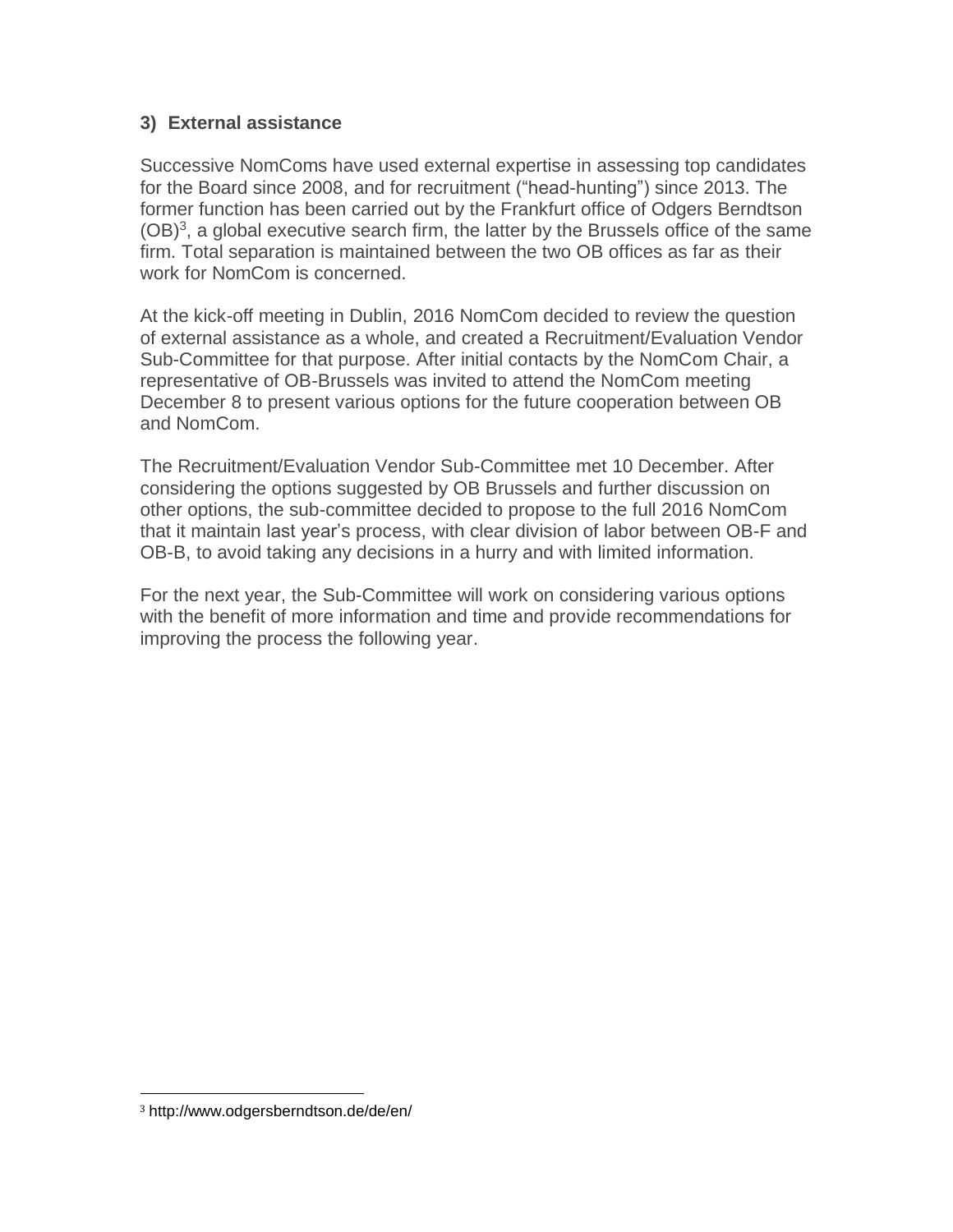## **Appendix: 2016 NomCom essentials**

#### **Leaders to be selected**

- Three members of the ICANN Board of Directors
- Two At-Large Advisory Committee (ALAC) members (one each from Europe and North America)
- One member of the Council of the Generic Names Supporting Organization (GNSO)
- One member of the Council of the country code Names Supporting Organization (ccNSO)

#### **Committee Leadership:**

Chair (chosen by the Board): Stéphane Van Gelder ; Chair Elect (chosen by the Board to prepare for the Chairmanship of the 2017 NomCom): Hans Petter Holen ; Associate Chair (chosen by Chair): Wolfgang Kleinwächter

#### **Committee:**

Voting members: Thomas Barrett (GNSO/Registrars SG), Steve Coates (GNSO/CBUC-Large), Eduardo Diaz (ALAC-NA), William Drake (GNSO/NCUC), Hartmut Glaser (ASO-AC), Zahid Jamil (GNSO/CBUC-Small), Dave Kissoondoyal (ALAC-AF), Yrjo Lansipuro (ALAC-EU), Sylvia Herlein Leite (ALAC-LAC), Osvaldo Novoa (GNSO/ISPCP), Amir Qayyum (ALAC-AP), Jörg Schweiger (ccNSO), Ellen Shankman (GNSO-IPC), Ken Stubbs (GNSO/Registries SG) and Tim Wicinski (IAB for IETF); Non-voting members: Alejandro Acosta (RSSAC), Mark Seiden (SSAC). ICANN Staff support: Joette Youkhanna, Jia-Juh Kimoto

#### **Sub-committees:**

**SOI Revision Sub-Committee:** Suggest improvements to the content design and language of the Statement of Interest forms. Chair: Steve Coates, Members: Zahid Jamil, and Thomas Barrett.

**Application Software Sub-Committee:** (Chair: Mark Seiden, members Amir Qayyum, Tim Wicinski, Zahid Jamil) to suggest improvements to the software currently used in the application process

**Recruitment/Evaluation vendor Sub-Committee:** Prepare for possible alternative recruitment partners to work with future NomComs, starting with the 2017 committee. Chair: Zahid Jamil, Members: Yrjö Länsipuro, Thomas Barrett, and Osvaldo Novoa.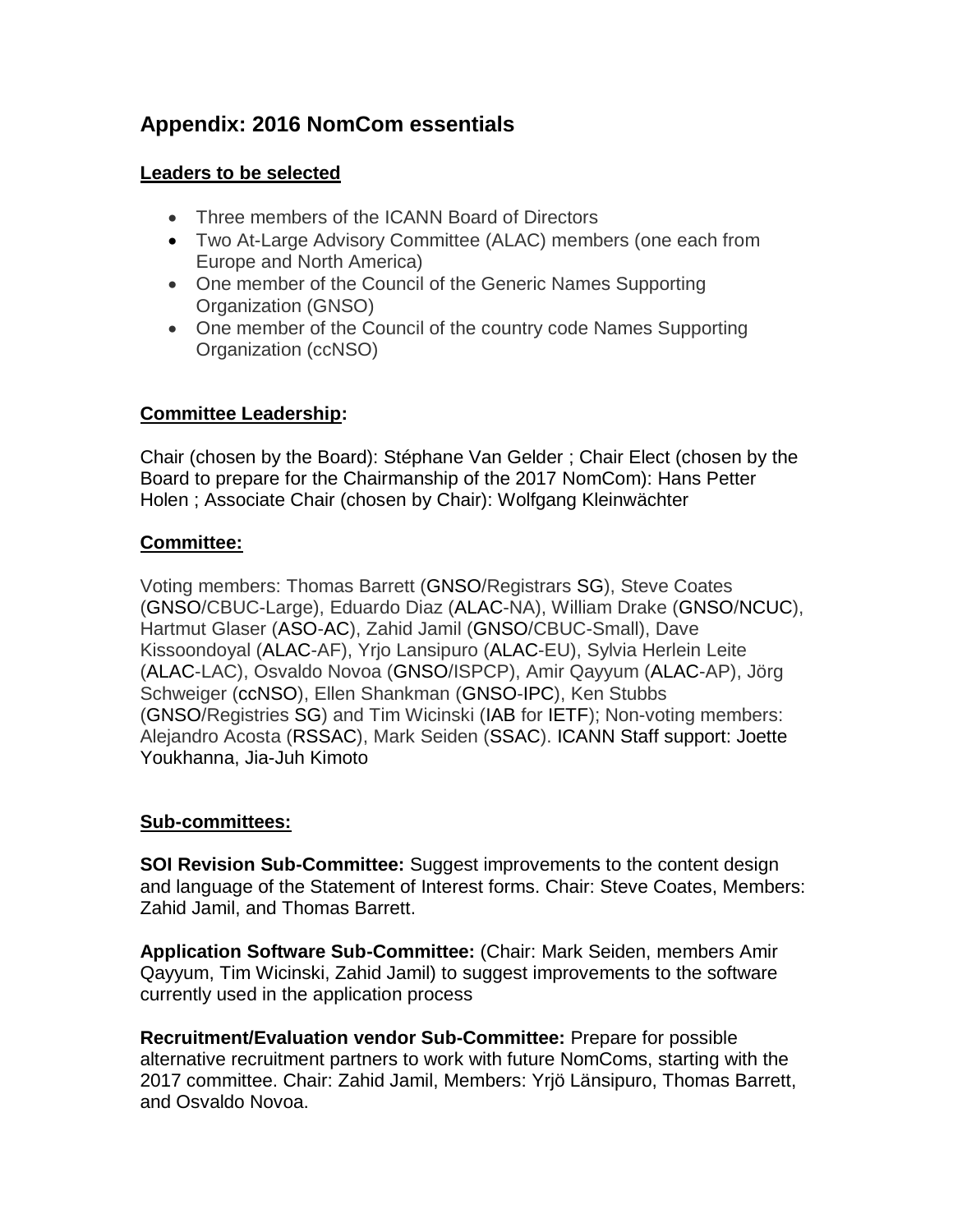**Recommendations Sub-Committee**: Review the recommendations from the 2015 NomCom and ensure the 2016 NomCom makes best efforts to enact them. Chair: Hans-Petter Holen, Members: Zahid Jamil, Tim Wicinski, and Eduardo Diaz.

**Reference Communications Sub-Committee:** Suggest improvements to the reference form. Chair: Bill Drake, Members: Dave Kissoondoyal, Jörg Schweiger, Eduardo Diaz, and Sylvia Herlein Leite.

**Conflict of Interest Sub-Committee:** Handle any declared conflicts of interest concerning a member of the NomCom. Chair: Wolfgang Kleinwächter, Members: Dave Kissoondoyal, Steve Coates, Zahid Jamil, Mark Seiden, and Ken Stubbs.

**Travel Logistics Sub-Committee**: Suggest solutions to problems related to travel for face-to-face meetings (Visas, ICANN travel rules, etc.). Chair: Hartmut Glaser, Members: Zahid Jamil, Mark Seiden, Sylvia Herlein Leite, and Amir Qayyum.

#### **Meetings:**

#### **Kick-off face-to-face meeting, Dublin, 23-24 October 2015.**

In attendance: Chair; Chair Elect; Associate Chair; 5 ALAC; 2 CBUC; 1 RrSG; 1 RySG; 1 ISPCP; 1 ccNSO; 1 ASO-AC; 0 RSSAC; 1 SSAC; 0 IPC; 1 NCUC; 1 IAB for IETF. Apologies received from members unable to attend.

#### **Meeting with the Board Governance Committee, 24 November, 2015.**

In attendance from NomCom: Chair; Chair Elect; 0 Associate Chair; 5 ALAC; 2 CBUC; 1 RrSG; 1 RySG; 1 ISPCP; 1 ccNSO; 1 ASO-AC; 0 RSSAC; 0 SSAC; 1 IPC; 1 NCUC; 1 IAB for IETF. Apologies received from members unable to attend.

#### **Meeting 8 December, 2015.**

In attendance; Chair; Chair Elect; Associate Chair; 5 ALAC; 2 CBUC; 1 RrSG; 0 RySG; 1 ISPCP; 1 ccNSO; 1 ASO-AC; 1 RSSAC; 1 SSAC; 1 IPC; 1 NCUC; 0 IAB for IETF. Apologies received from members unable to attend.